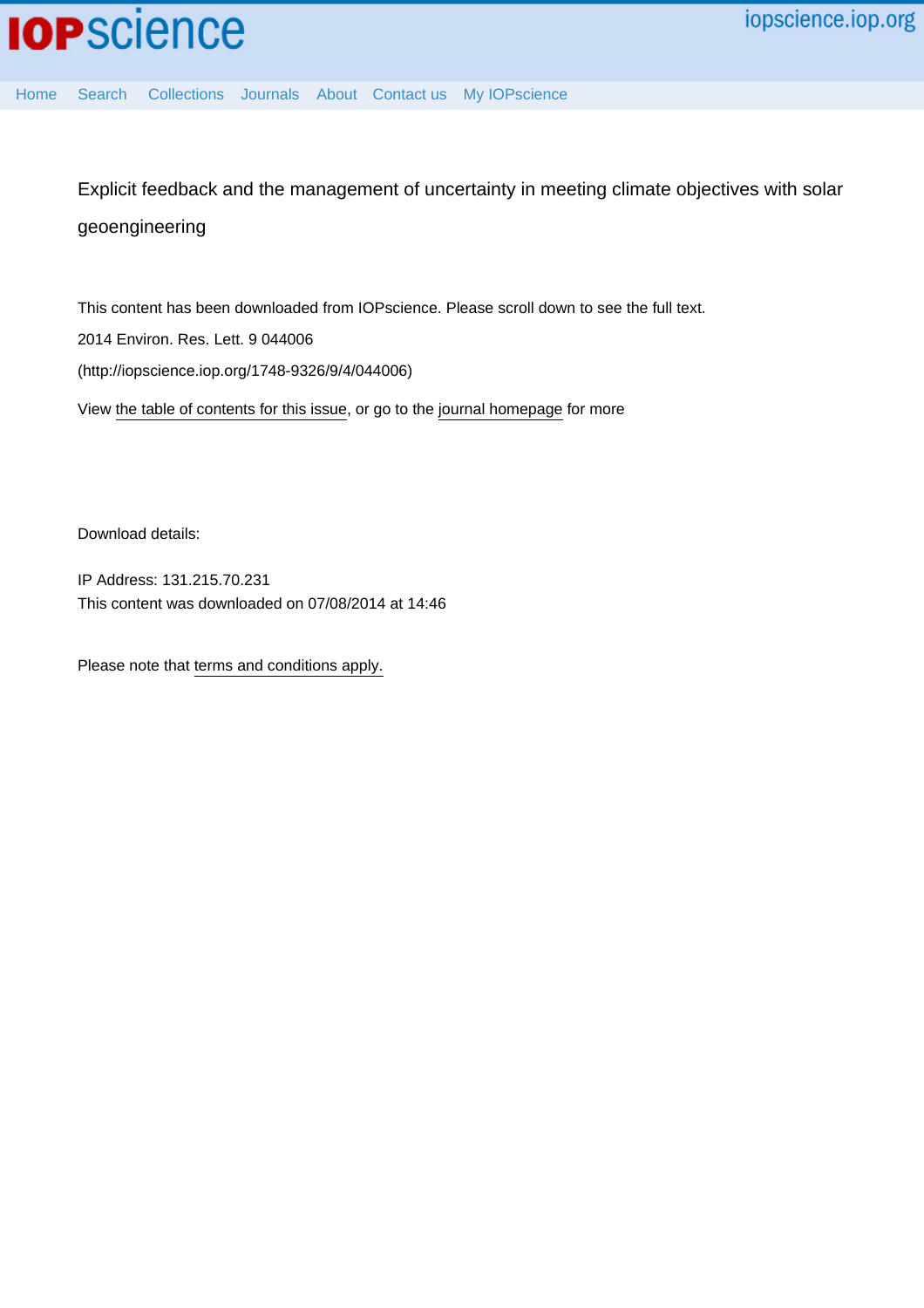Environ. Res. Lett. **9** (2014) 044006 (7pp) [doi:10.1088/1748-9326/9/4/044006](http://dx.doi.org/10.1088/1748-9326/9/4/044006)

# **Explicit feedback and the management of uncertainty in meeting climate objectives with solar geoengineering**

Ben Kravitz<sup>[1](#page-1-0)</sup>, Douglas G MacMartin<sup>[2,](#page-1-1)[3](#page-1-2)</sup>, David T Leedal<sup>[4](#page-1-3)</sup>, Philip J Rasch<sup>1</sup> **and Andrew J Jarvis**[4](#page-1-3)

<span id="page-1-0"></span><sup>1</sup> Atmospheric Sciences and Global Change Division, Pacific Northwest National Laboratory, PO Box 999, MSIN K9-24, Richland, WA 99352, USA

<span id="page-1-1"></span><sup>2</sup> Department of Computing and Mathematical Sciences, California Institute of Technology,

1200 E. California Boulevard, Pasadena, CA 91125, USA

<span id="page-1-2"></span><sup>3</sup> Department of Global Ecology, Carnegie Institution for Science, 260 Panama Street, Stanford, CA 94305, USA

<span id="page-1-3"></span><sup>4</sup> Lancaster Environment Centre, Lancaster University, Lancaster LA1 4YQ, UK

E-mail: [ben.kravitz@pnnl.gov.](mailto:ben.kravitz@pnnl.gov.)

Received 5 November 2013, revised 10 March 2014 Accepted for publication 19 March 2014 Published 9 April 2014

### **Abstract**

Solar geoengineering has been proposed as a method of meeting climate objectives, such as reduced globally averaged surface temperatures. However, because of incomplete understanding of the effects of geoengineering on the climate system, its implementation would be in the presence of substantial uncertainties. In our study, we use two fully coupled atmosphere–ocean general circulation models: one in which the geoengineering strategy is designed, and one in which geoengineering is implemented (a real-world proxy). We show that regularly adjusting the amount of solar geoengineering in response to departures of the observed global mean climate state from the predetermined objective (sequential decision making; an explicit feedback approach) can manage uncertainties and result in achievement of the climate objective in both the design model and the real-world proxy. This approach results in substantially less error in meeting global climate objectives than using a predetermined time series of how much geoengineering to use, especially if the estimated sensitivity to geoengineering is inaccurate.

Keywords: feedback, geoengineering, climate modeling

## **1. Introduction**

Solar geoengineering has been proposed as a means of avoiding some consequences of elevated greenhouse gas levels (e.g., Crutzen [2006](#page-7-0) and Shepherd *et al* [2009\)](#page-7-1). An example use of solar geoengineering is to meet a chosen societal climate objective (e.g., reduced global, annual mean surface temperature) while mitigation efforts are accelerated.

Content from this work may be used under the terms of  $\odot$  $\left(\mathrm{cc}\right)$ the [Creative Commons Attribution 3.0 licence.](http://creativecommons.org/licenses/by/3.0) Any further distribution of this work must maintain attribution to the author(s) and the title of the work, journal citation and DOI.

However, in addition to technical and political uncertainties regarding the deployment of solar geoengineering (Lenton and Vaughan [2009,](#page-7-2) Blackstock and Long [2010\)](#page-7-3), there remains considerable uncertainty over the climate response produced by greenhouse gases and solar geoengineering (IPCC [2007\)](#page-7-4). Although future research may narrow these uncertainties, a significant proportion will remain irreducible (Lempert [2002\)](#page-7-5). As such, any solar geoengineering strategy must be able to achieve its specified objectives in the presence of these uncertainties. In this letter, we show that explicit feedback on the climate state is an effective strategy even with large uncertainties.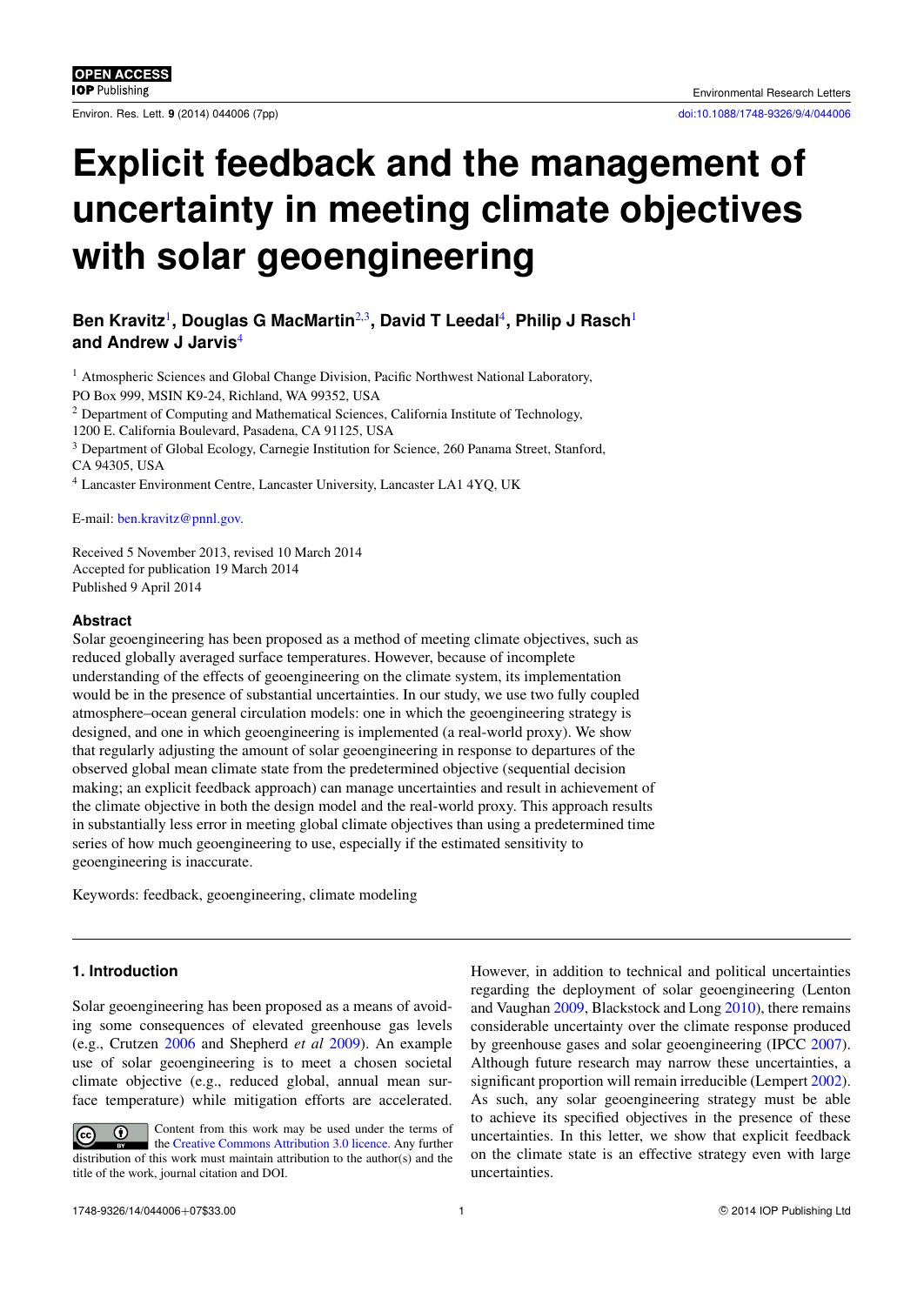Climate models have become an invaluable tool in investigating the effects of solar geoengineering, as they provide the ability to assess geoengineering strategies while avoiding many of the numerous risks of testing or deployment in the real world. To accurately determine the effects of geoengineering, these models must represent the dynamical behavior of the climate system; most frequently, these are coupled atmosphere– ocean general circulation models (AOGCMs). Note that in this letter, the word *dynamics* follows the standard systems engineering definition, which is in reference to time-varying system behavior. This is in contrast to the term *statics*, which denotes equilibrium or steady-state behavior. We do not use the term dynamics to describe change in circulation or other such concepts that describe geophysical fluid flow, although we do recognize the unfortunate circumstance that both climate science and engineering have conflicting definitions for this term.

Because climate models imperfectly represent real-world dynamics, using them to design a geoengineering strategy can introduce error in meeting the climate objective in real-world deployment; our purpose here is to assess that error and methods to reduce it. We use two different AOGCMs to illustrate design and deployment of a geoengineering strategy. One model is called the *design model* because we use it to design the geoengineering strategy. The second is referred to as the *real-world proxy*; the designed geoengineering strategy is implemented in this model. Our only requirements for the choice of these models is that the real-world proxy adequately represents the dynamical behavior of the real-world climate (that is, it serves as a useful proxy of real-world climate behavior) and that the control design model adequately represents the dynamical behavior of the real-world proxy (that is, it is a good, but imperfect, model of the real-world proxy).

In this letter, we explore two methods of designing a geoengineering strategy, focusing on the ability of each method to achieve the specified climate objective given incomplete knowledge of the climate system. One method is to calculate the amount of geoengineering (e.g., solar irradiance reduction or stratospheric sulfate aerosol injection amount) to achieve the climate objective, test it in the design model, and repeatedly tweak the amount of geoengineering in a series of iterative simulations until the objective is met in the design model. The final time series of the amount of geoengineering is then prescribed in the real-world proxy. Given the complexities of the design model, this procedure cannot be achieved through model inversion and instead is achieved iteratively. This iterative method has been performed in previous studies of solar geoengineering (Kravitz *et al* [2011,](#page-7-6) [2013\)](#page-7-7). We refer to this method as the *predictive method*, as the time series of how much geoengineering to use is predicted and prescribed prior to deployment in the real world. An alternative method is to use the design model to estimate the sensitivity of the real-world proxy to solar geoengineering and to design an online explicit feedback strategy. This strategy is one in which geoengineering is deployed in the real-world proxy, the departure from the climate objective is regularly observed, and the amount of geoengineering is adjusted based on those observed departures and the estimated sensitivity (Jarvis and Leedal [2012,](#page-7-8) MacMartin *et al* [2013b\)](#page-7-9). Put more simply, societal decisions can act as a thermostat on the climate, increasing the amount of geoengineering if the climate is too warm, and decreasing the amount if the climate is too cold. We refer to this as the *feedback method*. This latter method is an example of a broader set of implementation strategies called Sequential Decision Making frameworks (Hampitt *et al* [1992,](#page-7-10) Jarvis *et al* [2008,](#page-7-11) Parson and Karwat [2011,](#page-7-12) Jarvis and Leedal [2012\)](#page-7-8), in which past observations are used to update future decisions.

MacMartin *et al* [\(2013b\)](#page-7-9) illustrated and explored some of the important intricacies involved in the feedback method as applied to solar geoengineering, focusing on how to design the explicit feedback strategy and the resulting dynamic effects, such as those due to natural variability. Here we expand upon that study by focusing on the issue of model uncertainty. MacMartin *et al* [\(2013b\)](#page-7-9) illustrated the utility of explicit feedback in the same model that they used to design the feedback algorithm. However, using the exact same model that was used to design the feedback strategy does not address how the use of explicit feedback results in insensitivity to the mismatch in dynamics between the design model and the system in which geoengineering would be deployed. The concern of porting the feedback strategy from the design model to the real world is quite important, given that different climate models have different climate sensitivities and response time constants (Caldeira and Myhrvold [2013\)](#page-7-13). Moreover, MacMartin *et al* [\(2013b\)](#page-7-9) had the luxury of performing as many simulations as desired while tuning the feedback strategy. However, this does not accurately represent the fact that society cannot simply 'start over' if the correct amount of geoengineering is not implemented the first time.

#### <span id="page-2-0"></span>**2. Experiment design**

In this study, we use the AOGCM HadCM3L (Jones [2003\)](#page-7-14) as our design model, as in MacMartin *et al* [\(2013b\)](#page-7-9). As our real-world proxy, we use the AOGCM GISS ModelE2 (Schmidt *et al* [2006\)](#page-7-15). These models were developed independently and have different dynamical responses to both  $CO<sub>2</sub>$ and solar irradiance reduction (Kravitz *et al* [2013\)](#page-7-7). GISS ModelE2 has an equilibrium climate sensitivity of 2.6 K for a doubling of  $CO<sub>2</sub>$  from the preindustrial concentration (Drew Shindell, personal communication), 50% of which is realized within the first decade of simulation. However, HadCM3L has an equilibrium climate sensitivity of 3.2 K, 60% of which is realized within the first decade of simulation. These values of equilibrium climate sensitivity differ by 0.6 standard deviations of a 15-model ensemble mean of models participating in the Coupled Model Intercomparison Project Phase 5 (Andrews *et al* [2012,](#page-7-16) Taylor *et al* [2012\)](#page-7-17). Figure [1](#page-3-0) shows that the global mean climate response of the two models to  $CO<sub>2</sub>$ spans a large range of the responses of the CMIP5 models. As such, we conclude the global temperature responses of these two models are sufficiently different to illustrate the power of explicit feedback in meeting climate objectives.

A solar irradiance reduction of 2.2% roughly offsets a doubling of  $CO<sub>2</sub>$  in either model. To capture the uncertainty in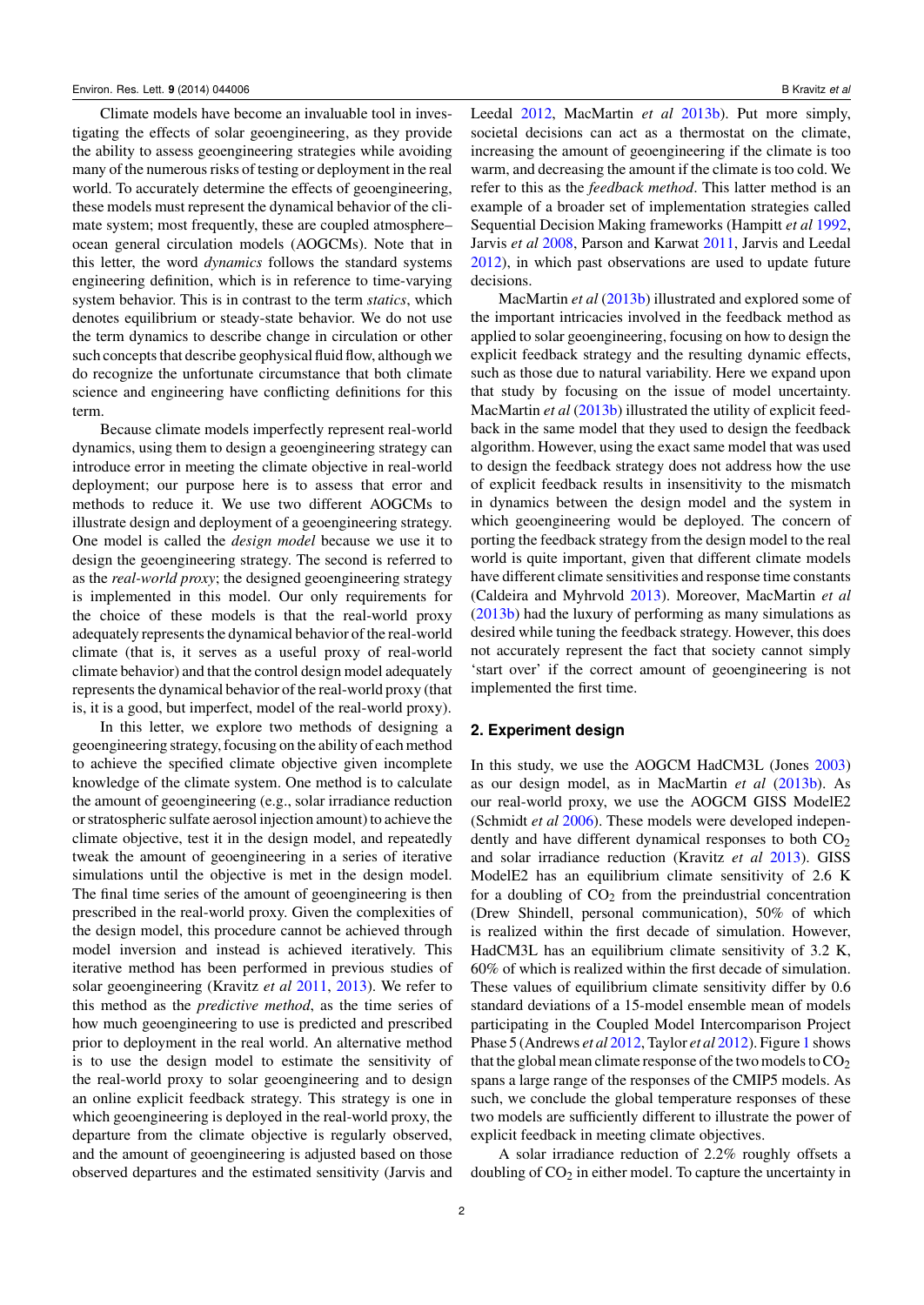<span id="page-3-0"></span>

**Figure 1.** Global mean temperature response to an abrupt quadrupling of  $CO<sub>2</sub>$  concentration from preindustrial levels in HadCM3L (blue) and GISS ModelE2 (red). Shaded area denotes the range of responses for 25 models participating in the Coupled Model Intercomparison Project Phase 5 (Taylor *et al* [2012\)](#page-7-17).

either solar efficacy or the radiative forcing from some particular geoengineering strategy (e.g., a stratospheric loading of sulfate aerosols), we also explicitly modify the effectiveness of solar geoengineering relative to  $CO<sub>2</sub>$ , described below. Indeed, this uncertainty is more important than the uncertainty in climate sensitivity, as the latter would scale the temperature response to radiative forcing but not the amount of solar reduction required to achieve a particular objective.

Our chosen climate objective is to maintain global, annual mean surface air temperature in ModelE2 at 2020 levels over the years  $2020-2100$  against a background  $CO<sub>2</sub>$  concentration following the RCP4.5 scenario (Meinshausen *et al* [2011\)](#page-7-18) by modulating solar irradiance. To modulate the solar constant automatically, we use Proportional–Integral (PI) control:

<span id="page-3-1"></span>
$$
\Delta S_{0_{i+1}} = k_{\rm P}(T_i - T_{\rm goal}) + k_{\rm I} \sum_{j=2020}^{i} (T_j - T_{\rm goal}) \tag{1}
$$

where  $\Delta S_{0_{i+1}}$  is the change in top of atmosphere insolation (W m−<sup>2</sup> ) to be prescribed in the real-world proxy in year  $i + 1$ ,  $T_i$  is the globally averaged surface air temperature of the real-world proxy in year  $i$ ,  $T_{\text{goal}}$  is the climate objective, and *k*<sup>P</sup> and *k*<sup>I</sup> are time-invariant coefficients called *control gains* with units W m<sup>-2</sup> K<sup>-1</sup>. PI control was chosen for this implementation because the proportional term can be used to tune the sensitivity of the feedback response, and the integral term ensures zero steady-state error by correcting sustained errors in meeting the climate objective, effectively providing perfect memory of failure in reaching the objective in past years. More complex control algorithms could also be useful, but the chosen algorithm is sufficient to demonstrate the robustness to uncertainty that results from using explicit feedback. (For more details as to why PI control is sufficient for this problem, as well as a thorough discussion of the effects of PI control on the frequency response of the climate system, please see MacMartin *et al* [2013b.](#page-7-9)) This simple control

algorithm may be insufficient for achieving goals on a regional scale, particularly if climate behavior in those regions is non-monotonic with  $CO<sub>2</sub>$  changes.

To compute the control gains, we implemented PI control in the design model; figure [2](#page-4-0) shows a five member ensemble of HadCM3L simulations using PI control with control gains  $k_{\rm P} = 4 \text{ W m}^{-2} \text{ K}^{-1}$  and  $k_{\rm I} = 2\pi \text{ W m}^{-2} \text{ K}^{-1}$ . This choice of *k*<sup>I</sup> yields a convergence time constant of roughly two years in response to error (figure 8 of MacMartin *et al* [2013b\)](#page-7-9). The value of  $k_P$  was chosen to minimize amplification of natural climate variability in certain frequency bands, which is an inevitable consequence of using explicit feedback (see MacMartin *et al* [2013b](#page-7-9) for further details). Each of these five simulations includes response to both greenhouse gas changes and internal climate variability. To reduce the effects of response to natural variability, these five simulations were averaged to produce a best estimate of the required solar reduction to achieve our chosen climate objective. If this strategy were ever implemented in the real world, many more ensemble members could be averaged to further reduce the effect of natural variability on the required solar reduction, although five members is sufficient to make the point that the feedback method results in higher fidelity to the objective than the predictive method. A lower order model (e.g., a box diffusion model as used by MacMynowski *et al* [2011\)](#page-7-19) can accurately represent the response of global mean temperature to radiative forcing, but such a model is insufficient for determining the appropriate solar reduction for meeting multiple objectives, including regional objectives. As such, although we only attempt to control global mean temperature in this letter, we have used an AOGCM as the design model to illustrate a wide range of issues that would arise in more complicated implementations of explicit feedback.

For the predictive method, the solar reduction shown in figure [2\(](#page-4-0)a) is prescribed in GISS ModelE2. For the feedback method, PI control is used directly in GISS ModelE2 to update the amount of solar reduction in a given year based on temperature departures from the objective in previous years. In the feedback method, HadCM3L is used only to determine the control gains.

The real-world climate sensitivity is unknown, and more critically for determining the appropriate amount of geoengineering, the relative sensitivity between the response to greenhouse gas forcing and solar reductions is unknown.While the design model is intended to approximate the real world (or in our case, the model used as a proxy for the real world), our experimental design should explicitly take into account the high potential for our design model to misestimate the sensitivity to solar geoengineering. We thus performed three pairs of simulations to show that the prescribed approach requires much higher model accuracy than is required when using explicit feedback. Each pair, identified by a particular value of  $\lambda$  (referring to the strength of the model response to solar reduction), consists of a simulation using the predictive method and a simulation using the feedback method.

For the first pair of simulations (referred to as  $1\lambda$ ), error is only due to whatever differences already exist between HadCM3L and ModelE2; being able to achieve a desired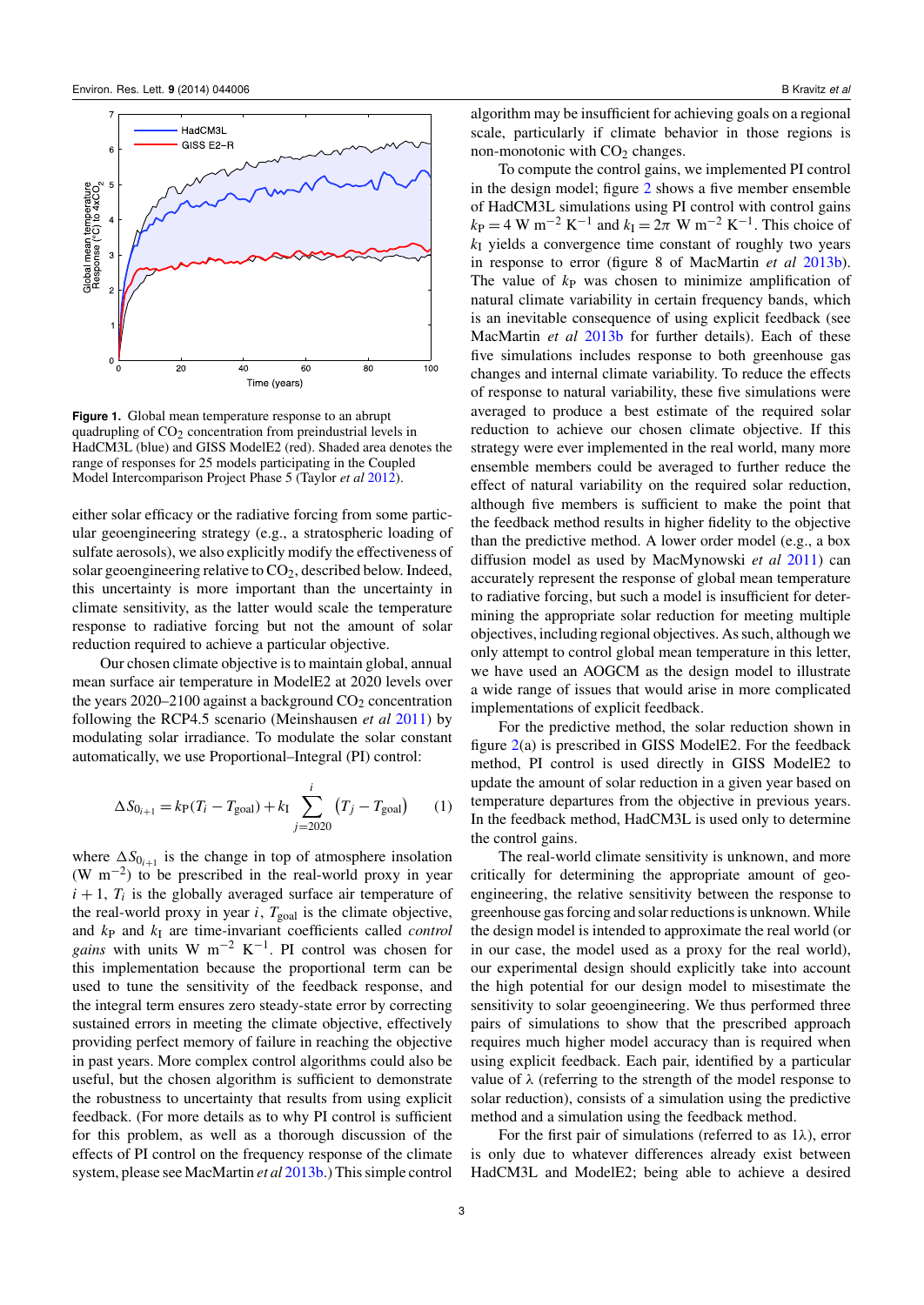<span id="page-4-0"></span>

**Figure 2.** Time series of solar reduction and globally averaged surface air temperature response in HadCM3L under an RCP4.5 scenario in which explicit feedback on temperature was used to reduce insolation beginning in year 2020 (section [2\)](#page-2-0). The climate was maintained at globally averaged temperatures at 2020 levels to within natural variability. Plotted temperature values are differences in temperature from this objective. Red shading shows the range of forcing and response of five ensemble members, and black line shows the ensemble mean. For reference, blue line in lower panel shows temperature time series for RCP4.5.

objective despite these differences is already a significant achievement. We also consider what the effect would be if there was significantly larger error by simulating ModelE2 as if the sensitivity to solar reductions were either increased or decreased. We implement this not by changing anything intrinsic to ModelE2, but instead by deliberately scaling the solar reductions that are applied to the model. This is completely equivalent in its effect to changing how strongly the model responds to a given solar forcing. In one pair of simulations (referred to as  $3/2\lambda$ ), we increase the effective sensitivity to solar reductions by 50% by scaling either the solar reduction time series (for the predictive method; figure [2\)](#page-4-0) or the control gains (for the feedback method) by 3/2. By equation [\(1\)](#page-3-1), implementing this scaling in the feedback method gives a 50% larger solar reduction in response to a deviation between observed and desired temperature. This is equivalent in response to using the same gains as in the  $1\lambda$  case but having a model with 50% higher sensitivity to a given solar reduction. The remaining pair of simulations  $(2/3\lambda)$  reduces the effective sensitivity to solar reductions in a similar fashion. Andrews *et al* [\(2012\)](#page-7-16) found that the standard deviation of equilibrium climate sensitivity among 15 CMIP5 models is approximately 25% of the ensemble mean value, so our chosen 50% uncertainty range is a reasonable representation of model response to radiative forcing. These two cases represent a substantial amount of uncertainty to be managed by explicit

<span id="page-4-1"></span>

| <b>Table 1.</b> Control gains (section 2, equation $(1)$ ) used in the feedback          |  |  |  |
|------------------------------------------------------------------------------------------|--|--|--|
| method simulations in ModelE2. All values have units W m <sup>-2</sup> K <sup>-1</sup> . |  |  |  |

| Simulation   | $k_{\rm P}$ | kт       |
|--------------|-------------|----------|
| 1λ.          | 4           | $2\pi$   |
| $3/2\lambda$ | 6           | $3\pi$   |
| $2/3\lambda$ | 8/3         | $4\pi/3$ |

feedback. Table [1](#page-4-1) lists the control gains used in the feedback method.

One important distinction in our simulations is that for both the prescribed and the feedback methods, each case (i.e., each estimated sensitivity to geoengineering) was simulated in ModelE2 exactly once. By taking this approach, we approximate the situation that would be faced in real-world deployment: to avoid the consequences of too much or too little geoengineering, the correct amount of geoengineering must be implemented the first time, despite the presence of irreducible uncertainties.

#### **3. Comparison of predictive and feedback methods**

Figure  $3(a)$  $3(a)$  shows the simulated effectiveness of both the predictive and feedback approaches in achieving a desired climate objective for the  $1\lambda$  case. This case has the inherent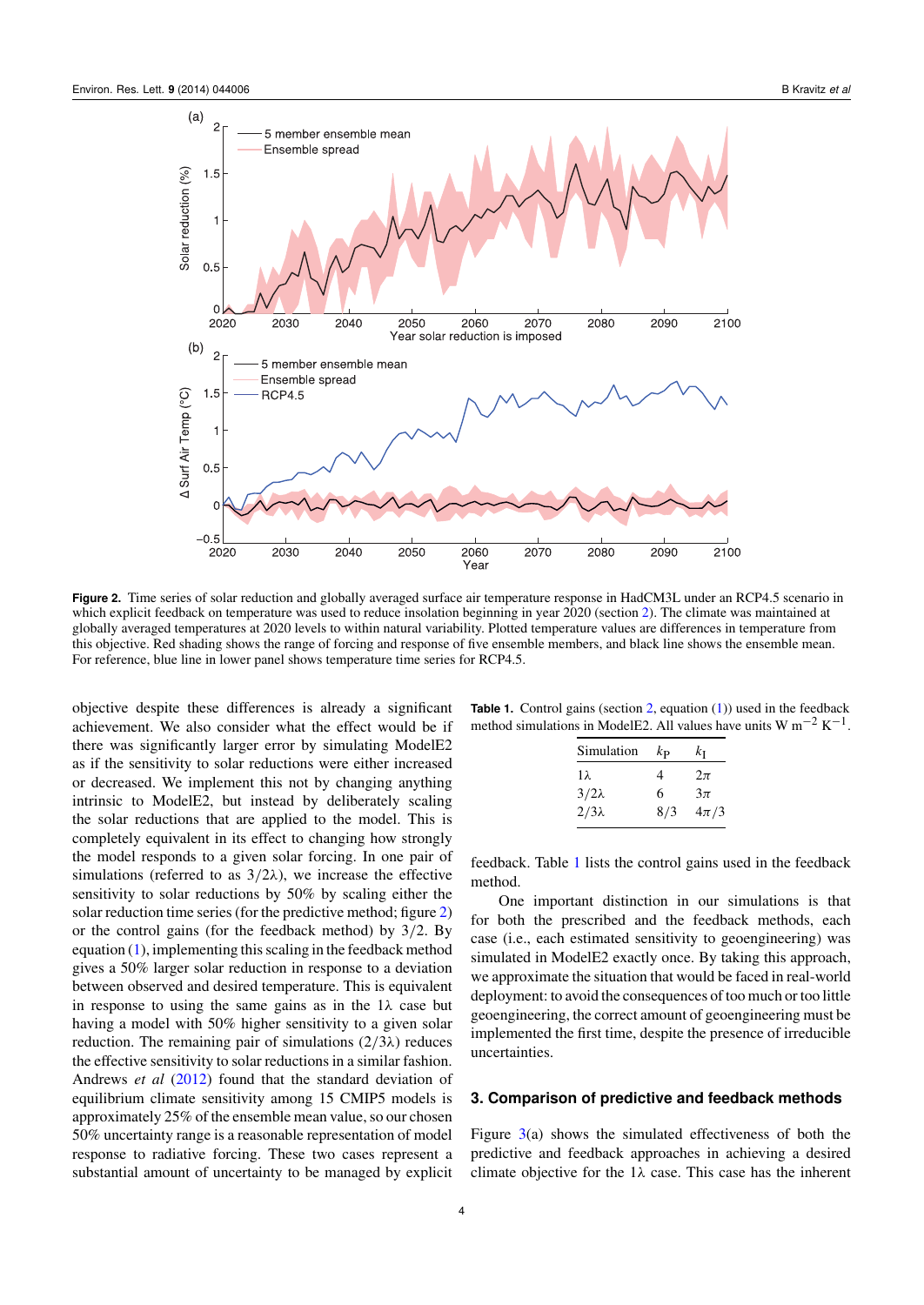<span id="page-5-0"></span>

**Figure 3.** Time series of surface air temperature response in GISS ModelE2 for solar reduction beginning in 2020. Black solid line shows RCP4.5, and black dashed line shows the temperature target (2020 levels). The top panel compares the predictive simulation using the best estimate of the required solar reduction as obtained from HadCM3L (blue) and the feedback simulation (red). The bottom panel shows similar predictive and feedback simulations where the predicted sensitivity of GISS ModelE2 is multiplied by 3/2 (denoted 3/2λ) or 2/3 (denoted  $2/3\lambda$ ) (section [2\)](#page-2-0). The feedback method outperforms the predictive method in every case.

assumption that the design model accurately represents the sensitivity of the real-world proxy to geoengineering. As a convenient metric of fidelity to the climate objective, for any simulation, we can calculate the RMS misfit over the years 2020–2100:

<span id="page-5-1"></span>
$$
RMS(T) = \sqrt{\frac{1}{81} \sum_{i=2020}^{2100} (T_i - T_{\text{goal}})^2}
$$
 (2)

where  $T_i$  is the globally averaged surface air temperature in year  $i$  and  $T_{\text{goal}}$  is the climate objective, which is globally averaged temperature in the year 2020. The RMS misfit of the predictive method in achieving the chosen target climate is 0.203 °C for the 1 $\lambda$  case, or 30% of the RMS misfit for RCP4.5 with no solar reduction. The feedback method has an RMS misfit of 0.066 ◦C, or 10% of the RMS misfit for RCP4.5. 210 years of a stable preindustrial control simulation with ModelE2 (not shown) yields an RMS difference from the preindustrial mean of 0.079 ◦C. These results indicate that the RMS misfit of the predictive method is in part due to inaccurate representations of the dynamics of ModelE2 by HadCM3L. Implementation of PI control will attenuate natural variability across a broad band of low frequencies and amplify variability in a narrow band of relatively higher frequencies (called the 'waterbed effect', as discussed in detail by MacMartin *et al* [2013b\)](#page-7-9). This can in part explain the lower RMS misfit in the feedback simulation than is found in the control simulation.

large inaccuracies in the predictive method in reaching the

<span id="page-5-2"></span>**Table 2.** RMS misfits in achieving the climate objective (equation [\(2\)](#page-5-1)) for each of the simulations (section [2\)](#page-2-0). All values have units <sup>°</sup>C and are rounded to three decimal places.

> Simulation Prescribed Feedback RCP4.5 0.678 N/A Preindustrial control 0.079 N/A 1λ 0.203 0.066  $3/2\lambda$  0.231 0.073  $2/3\lambda$  0.386 0.059

chosen climate objective. The RMS misfit increases to 34% of the ModelE2 RMS misfit for RCP4.5 if the model's sensitivity to solar reduction is 3/2 of the predicted magnitude. The RMS misfit increases to 57% of the ModelE2 RMS misfit for RCP4.5 if the sensitivity is 2/3 as large as was predicted. The feedback method is quite insensitive to uncertainty within the range explored here; RMS misfits for all feedback simulations are no more than 11% of the ModelE2 RMS misfits for RCP4.5 (also see table [2\)](#page-5-2).

Figure [3\(](#page-5-0)b) compares the 1 $\lambda$ , 3/2 $\lambda$ , and 2/3 $\lambda$  cases, illustrating the results from potential misestimation of the sensitivity of the real-world proxy to geoengineering. Mismatches between the dynamics of HadCM3L and ModelE2 are exacerbated as compared to the results in figure  $2(a)$  $2(a)$ , causing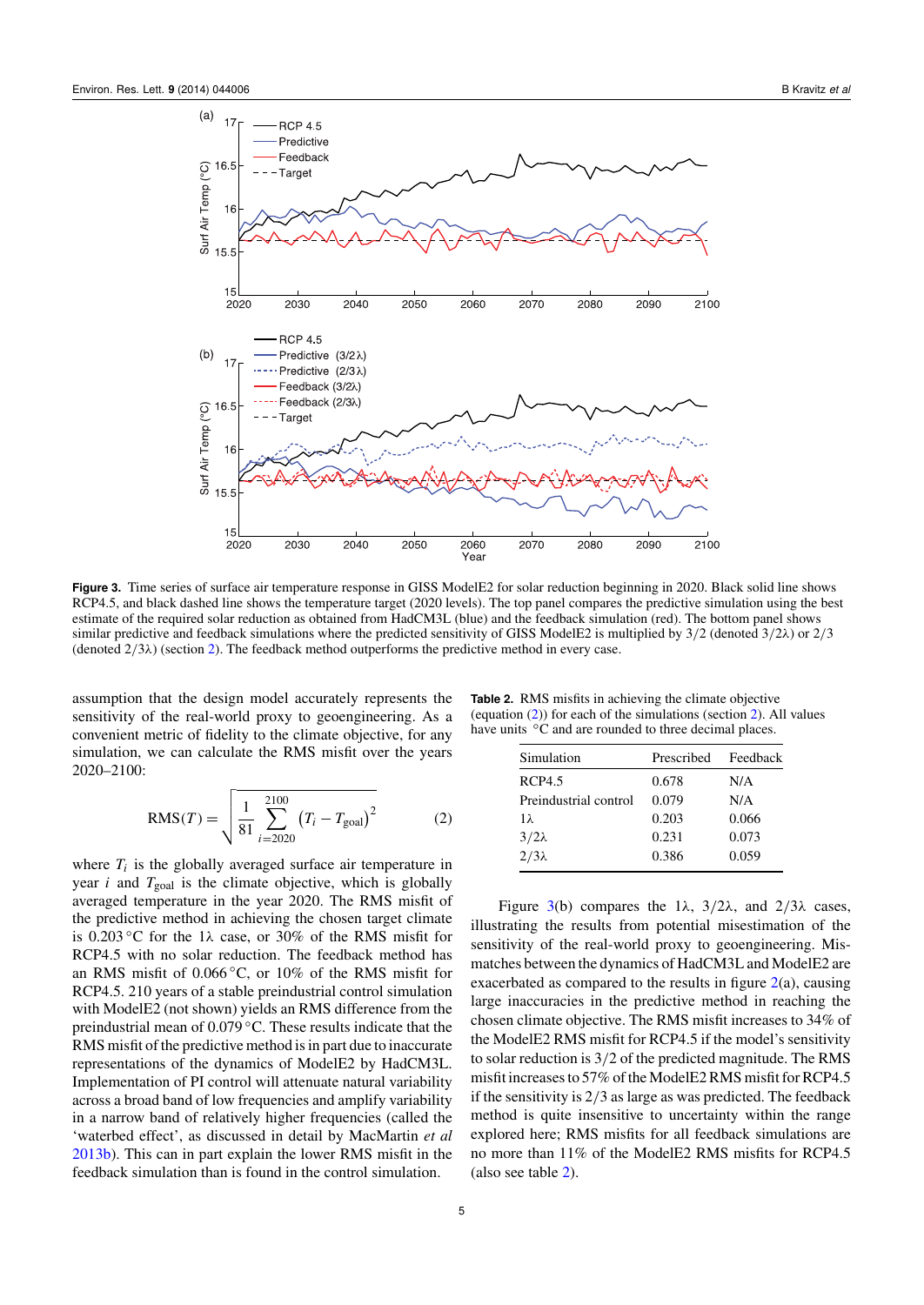#### **4. Conclusions**

In this work, we have extended the work of MacMartin *et al* [\(2013b\)](#page-7-9) to address several very important concerns in the design and implementation of geoengineering strategies, should society choose to pursue geoengineering. We summarize our main findings:

- We have shown that explicit feedback can be used to help manage the inevitable uncertainties present in implementation of geoengineering, despite the complex responses of state-of-the-art climate models. The simple algorithm of PI control is sufficient for this particular application, although more complex control algorithms could be used to achieve different objectives.
- Due to the absence of perfect knowledge of the climate system, as well as the requirement that geoengineering achieve its specified climate objective on the first attempt, sequential decision making (i.e., explicit feedback) is more adept at achieving the climate objective than a predictive method.
- If using explicit feedback, it is not necessary for the design model to perfectly represent the dynamical behavior of the real world, such as the sensitivity of the real world to geoengineering. Similarly, one can interpret this as insensitivity to the choice of the control gains.

In such a simplistic setup as ours, the predictive method may produce results that are 'close enough' to the desired objective, where the tolerance limit is decided in advance. Indeed, previous studies have shown the predictive method to be quite effective when offsetting an increase in  $CO<sub>2</sub>$ with solar reductions (Kravitz *et al* [2013\)](#page-7-7). However, should society ever choose to deploy geoengineering, its implementation is unlikely to be so simple. For example, uniform global-scale geoengineering, such as is represented in our simulations, results in regional climates that are not fully restored to their preindustrial values (e.g., Govindasamy and Caldeira [2000](#page-7-20) and Kravitz *et al* [2013\)](#page-7-7). More realistic simulations could include more complicated geoengineering strategies, such as non-uniform solar reduction (MacMartin *et al* [2013a\)](#page-7-21) or marine cloud brightening (e.g., Latham *et al* [2008,](#page-7-22) [2012\)](#page-7-23). Moreover, more realistic future climate representations would likely include changes in other forcing agents, such as aerosol emissions, which have both radiation and cloud interactions. With these complicated scenarios, use of the prescribed method becomes more difficult, as uncertainties in climate system response to geoengineering increase. However, these complications would enhance rather than diminish the value of sequential decision making approaches. Future research could also investigate the ability of multi-objective feedback implementation in achieving regional objectives, i.e., implementation of control algorithms that monitor multiple fields and adjust multiple climate parameters, although such techniques have their own difficulties, particularly if regional climate responses are non-monotonic.

In real-world deployment, once it became clear that the temperature error in the predictive method was as large as in

figure [2\(](#page-4-0)b), the level of solar geoengineering would likely be adjusted to reduce the error, which is essentially an implementation of explicit feedback with a significant time delay in decision making. Time delay increases amplification of natural variability, and with sufficiently high gains, time delay in feedback implementation can cause system instabilities, e.g., oscillating or divergent temperature time series instead of one that converges to the climate objective (MacMartin *et al* [2013b\)](#page-7-9). One challenge of using explicit feedback to manage uncertainty in solar geoengineering implementation is that technical requirements to frequently update the level of solar reduction may be incompatible with relatively slower decision making processes.

Both models in this study are quite adept at reproducing the climate of the 20th century (Jones [2003,](#page-7-14) Schmidt *et al* [2006\)](#page-7-15), particularly the global mean temperature record. Although the equilibrium climate sensitivities of the two models can be calculated, we are unable to compare the difference in sensitivities between the two models with the differences between each model and the real-world climate sensitivity because the real-world climate sensitivity is unknown. The latest estimates of the likeliest values of equilibrium climate sensitivity are 1.5–4.5 ◦C (Stocker *et al* [2013\)](#page-7-24); the upper limit of this range is approximately 45% higher than the climate sensitivity of HadCM3L. Although this range is larger than the difference in climate sensitivities between the two models in this study, it is quite similar to the range of uncertainties in climate model response represented here, as captured by the parameter λ.

We have illustrated a technical approach to managing uncertainties in solar geoengineering. The results we present are a useful contribution to the discussion of geoengineering, but we cannot address the wide range of concerns to be addressed in evaluating the benefits and risks of geoengineering (Robock [2008,](#page-7-25) Robock *et al* [2009\)](#page-7-26). These could include effects on other parts of the climate (e.g., ozone depletion from stratospheric aerosol injection), impacts of climate changes (e.g., effects on agriculture), or non-climatic concerns (e.g., geopolitical strife over decisions about how and how much to geoengineer). Our use of explicit feedback only demonstrates management of certain kinds of uncertainties, not others. Moreover, management of uncertainties is not the only consideration in geoengineering studies, and any future decision to deploy geoengineering or determine its goals would require the presence of appropriate governance structures.

#### **Acknowledgments**

We thank Jane Long, Andy Ridgwell, and David Keith for helpful discussions about this work, as well as three anonymous reviewers for their comments. BK is supported by the Fund for Innovative Climate and Energy Research (FICER). The Pacific Northwest National Laboratory is operated for the US Department of Energy by Battelle Memorial Institute under contract DE-AC05-76RLO 1830. Resources supporting this work were provided by the NASA High-End Computing (HEC) Program through the NASA Center for Climate Simulation (NCCS) at Goddard Space Flight Center. AJ and DL were supported by UK Engineering and Physical Science Research Council grant EP/I014721/1.